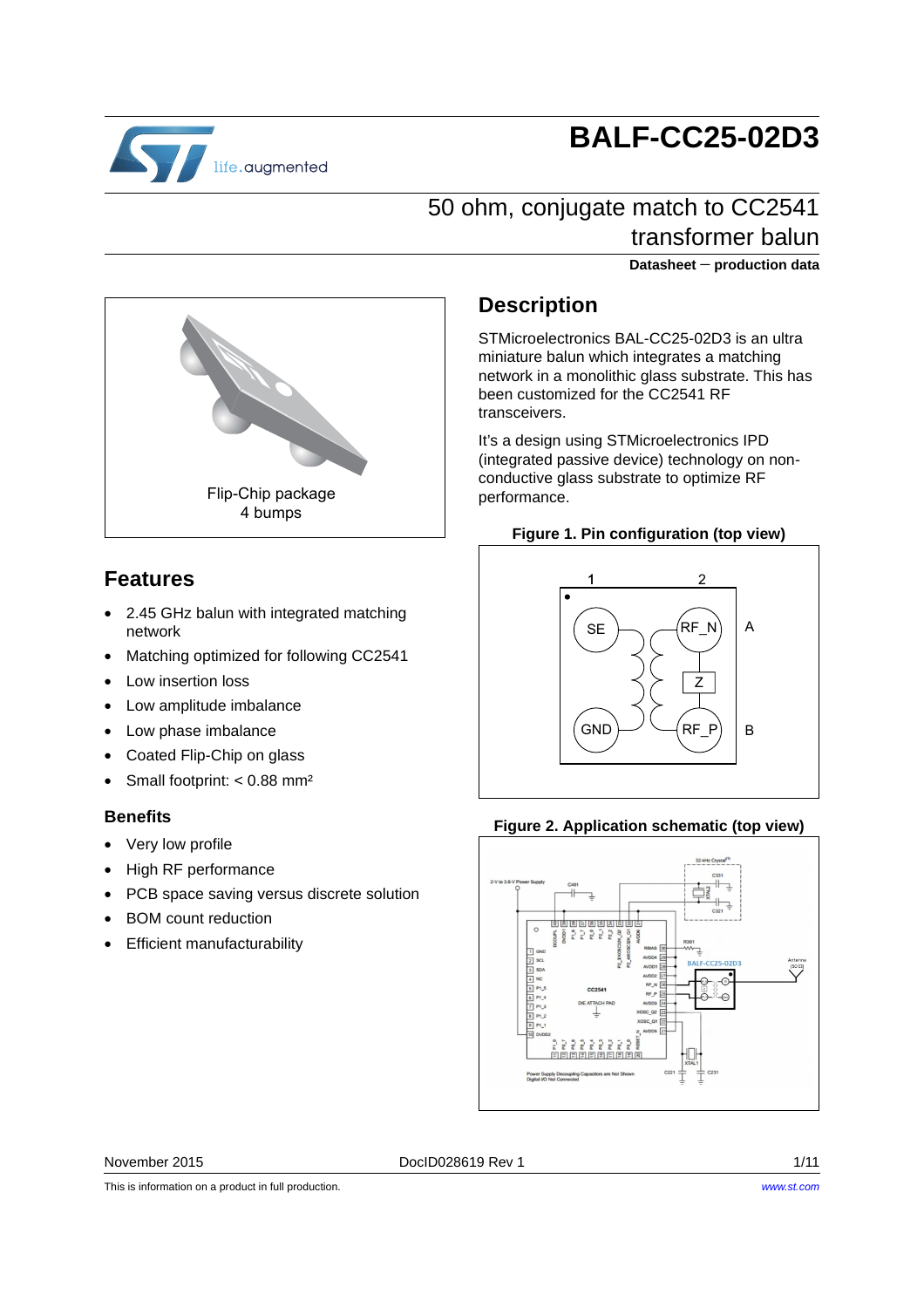## **1 Characteristics**

| Symbol    | <b>Parameter</b>                                                            | Value           | Unit |
|-----------|-----------------------------------------------------------------------------|-----------------|------|
| $P_{IN}$  | Input power RF <sub>IN</sub>                                                | 20              | dBm  |
|           | ESD ratings MIL STD883C (HBM: C = 100 pF, R = 1.5 $\Omega$ , air discharge) | 2000            |      |
| $V_{ESD}$ | ESD ratings machine model (MM: C = 200 pF, R = 25 $\Omega$ , L = 500 nH)    | 500             |      |
|           | ESD ratings charged device model (CDM, JESD22-C101D)                        | 500             |      |
| Тор       | Operating temperature                                                       | $-40$ to $+105$ | °C   |

| Table 1. Absolute maximum rating (limiting values) |  |  |  |  |
|----------------------------------------------------|--|--|--|--|
|----------------------------------------------------|--|--|--|--|

| Symbol              | <b>Parameter</b>                            |      | Value                     | Unit |         |  |
|---------------------|---------------------------------------------|------|---------------------------|------|---------|--|
|                     |                                             | Min. | Typ.                      | Max. |         |  |
| $Z_{OUT}$           | Nominal differential output impedance       |      | Conjugate match to CC2541 |      | Ω       |  |
| $Z_{IN}$            | Nominal input impedance                     |      | 50                        |      |         |  |
| F                   | Frequency range (bandwidth)                 | 2379 |                           | 2507 |         |  |
| 4                   | Insertion loss in bandwidth                 |      | 1.6                       | 1.8  | dB      |  |
| $R_{L\_SE}$         | Single ended return loss in bandwidth       | 9    | 10                        |      | dB      |  |
| $R_{L\_DIFF}$       | Differential ended return loss in bandwidth |      | 17                        |      | dB      |  |
| $\Phi_{\text{imb}}$ | Phase imbalance                             |      | 7                         |      | $\circ$ |  |
| $A_{\text{imb}}$    | Amplitude imbalance                         |      | 0.6                       |      | dB      |  |

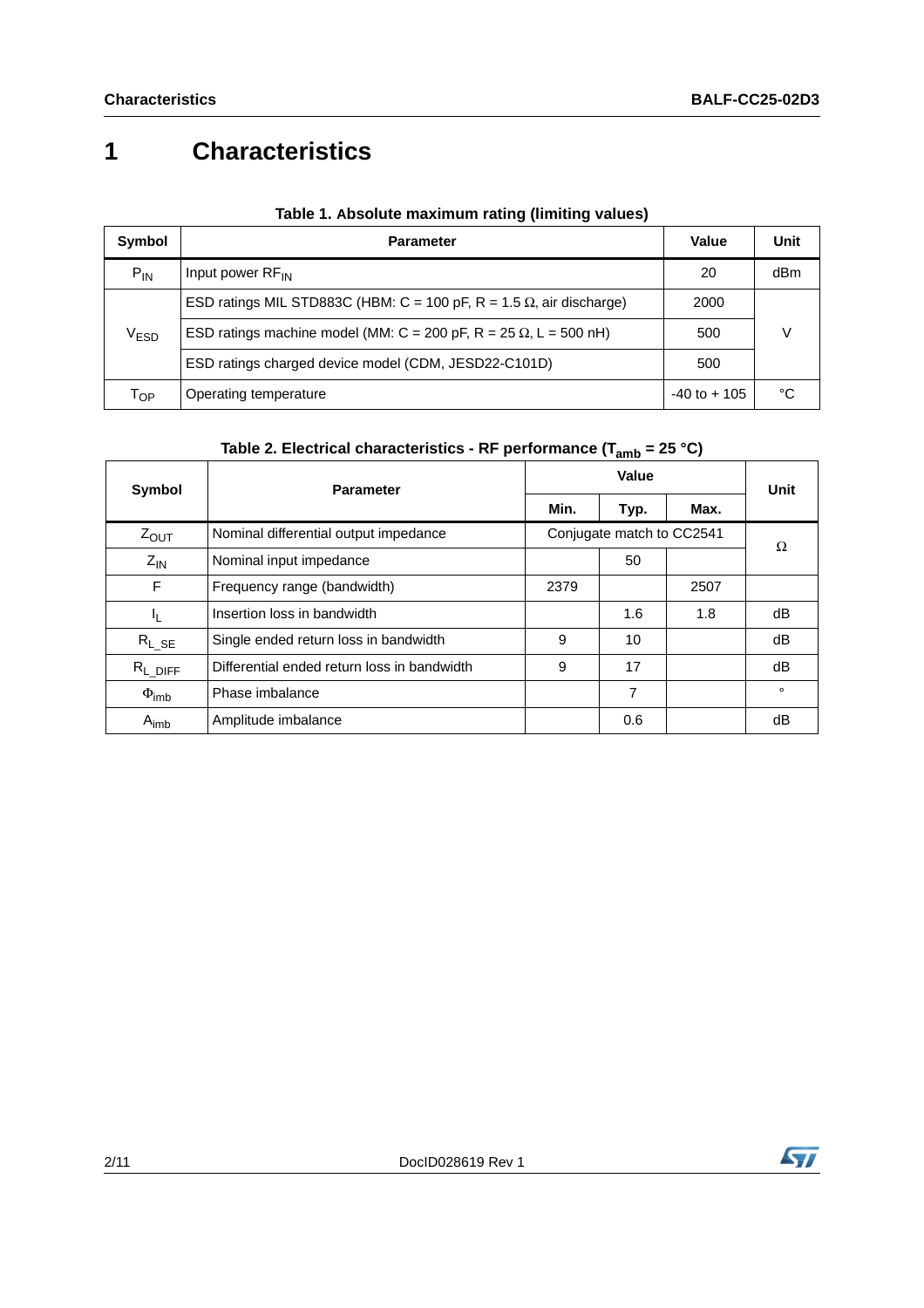**Syl** 



**Figure 4. Insertion loss (Tamb = 25 °C)**



Figure 5. Return loss on SE port (T<sub>amb</sub> = 25 °C)

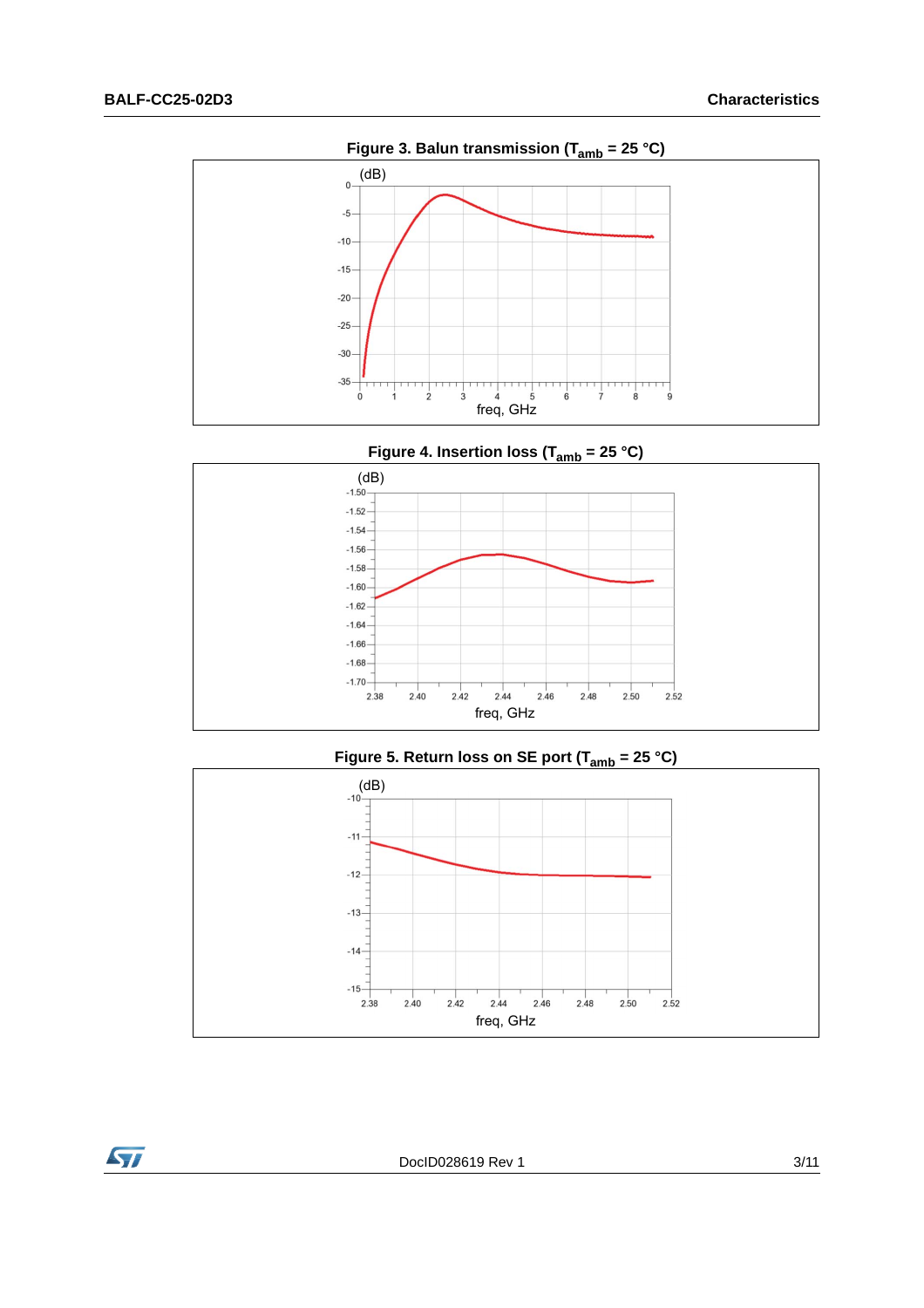

**Figure 7. Amplitude imbalance (Tamb = 25 °C)**





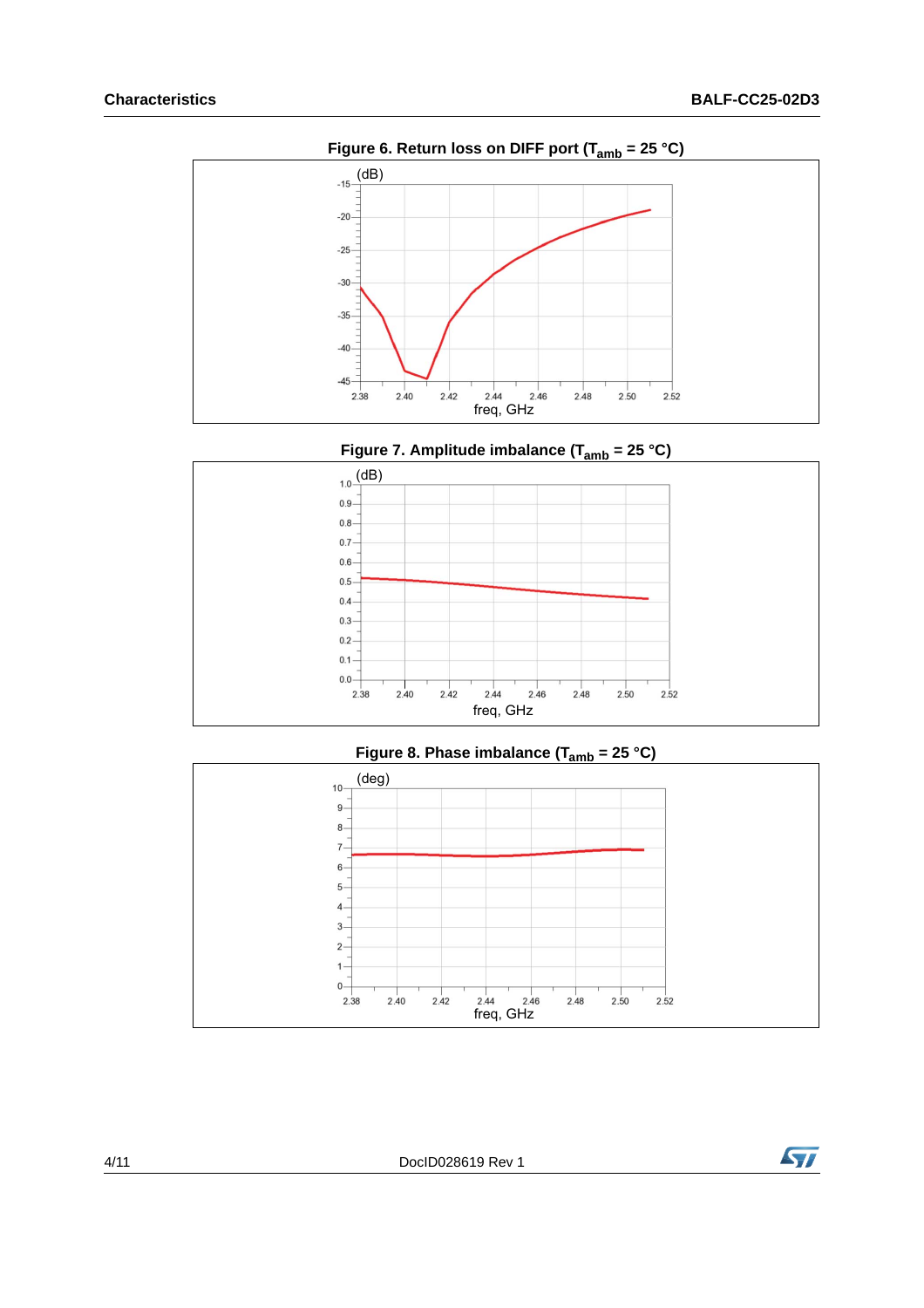## **2 Package information**

- Epoxy meets UL94, V0
- Lead-free package

In order to meet environmental requirements, ST offers these devices in different grades of ECOPACK® packages, depending on their level of environmental compliance. ECOPACK® specifications, grade definitions and product status are available at: *[www.st.com](http://www.st.com)*. ECOPACK® is an ST trademark.

### **2.1 Flip-Chip package information**



#### **Figure 9. Flip-Chip package outline**

|  |  |  | Table 3. Flip-Chip package mechanical data |
|--|--|--|--------------------------------------------|
|--|--|--|--------------------------------------------|

| <b>Parameter</b> | <b>Description</b>                             | Min.  | Typ.  | Max.  | Unit |
|------------------|------------------------------------------------|-------|-------|-------|------|
| A                | Bump height + substrate thickness              | 0.570 | 0.630 | 0.690 | mm   |
| A <sub>1</sub>   | Bump height                                    | 0.155 | 0.205 | 0.255 | mm   |
| A2               | Substrate thickness                            |       | 0.400 |       | mm   |
| b                | Bump diameter                                  | 0.215 | 0.255 | 0.295 | mm   |
| D                | Y dimension of the die                         | 0.890 | 0.940 | 0.990 | mm   |
| D1               | Y pitch                                        |       | 0.500 |       | mm   |
| E                | X dimension of the die                         | 0.890 | 0.940 | 0.990 | mm   |
| E1               | X pitch                                        |       | 0.500 |       | mm   |
| <b>SE</b>        |                                                |       | 0.250 |       | mm   |
| fD               | Distance from bump to edge of die on Y<br>axis |       | 0.220 |       | mm   |
| fE               | Distance from bump to edge of die on X<br>axis |       | 0.220 |       | mm   |
| CCC              |                                                |       |       | 0.05  | mm   |
| \$               |                                                |       | 0.025 |       | mm   |

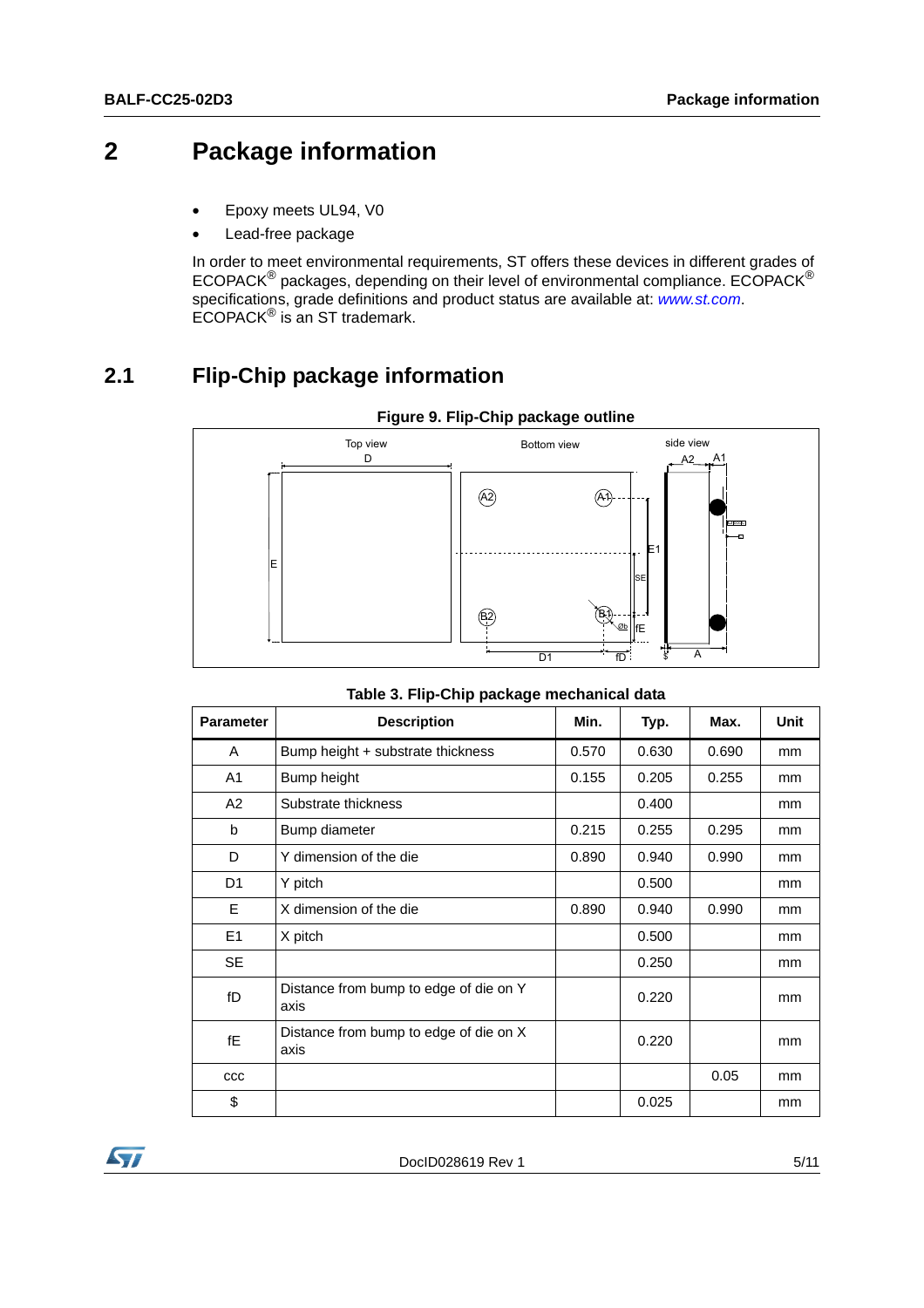







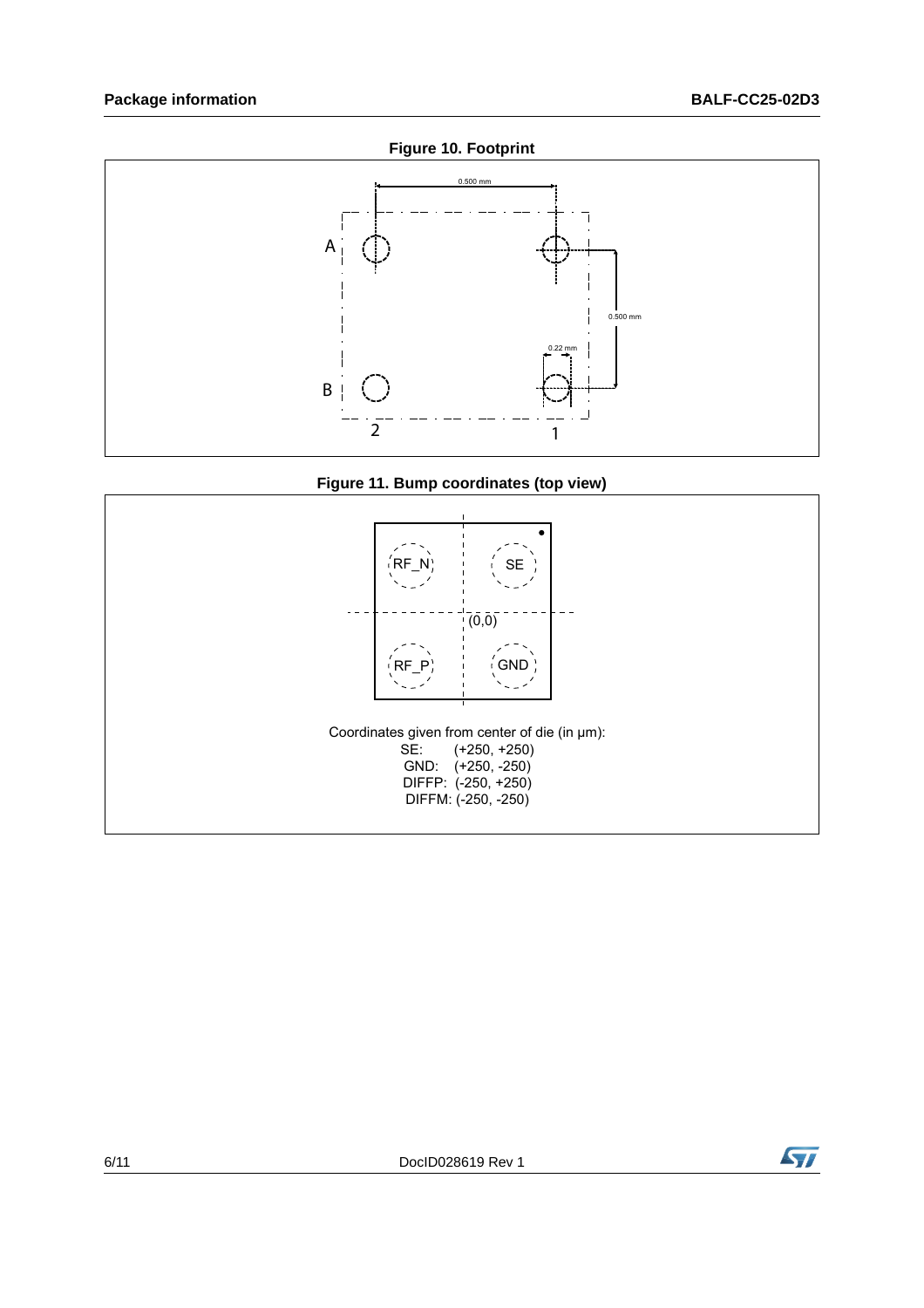

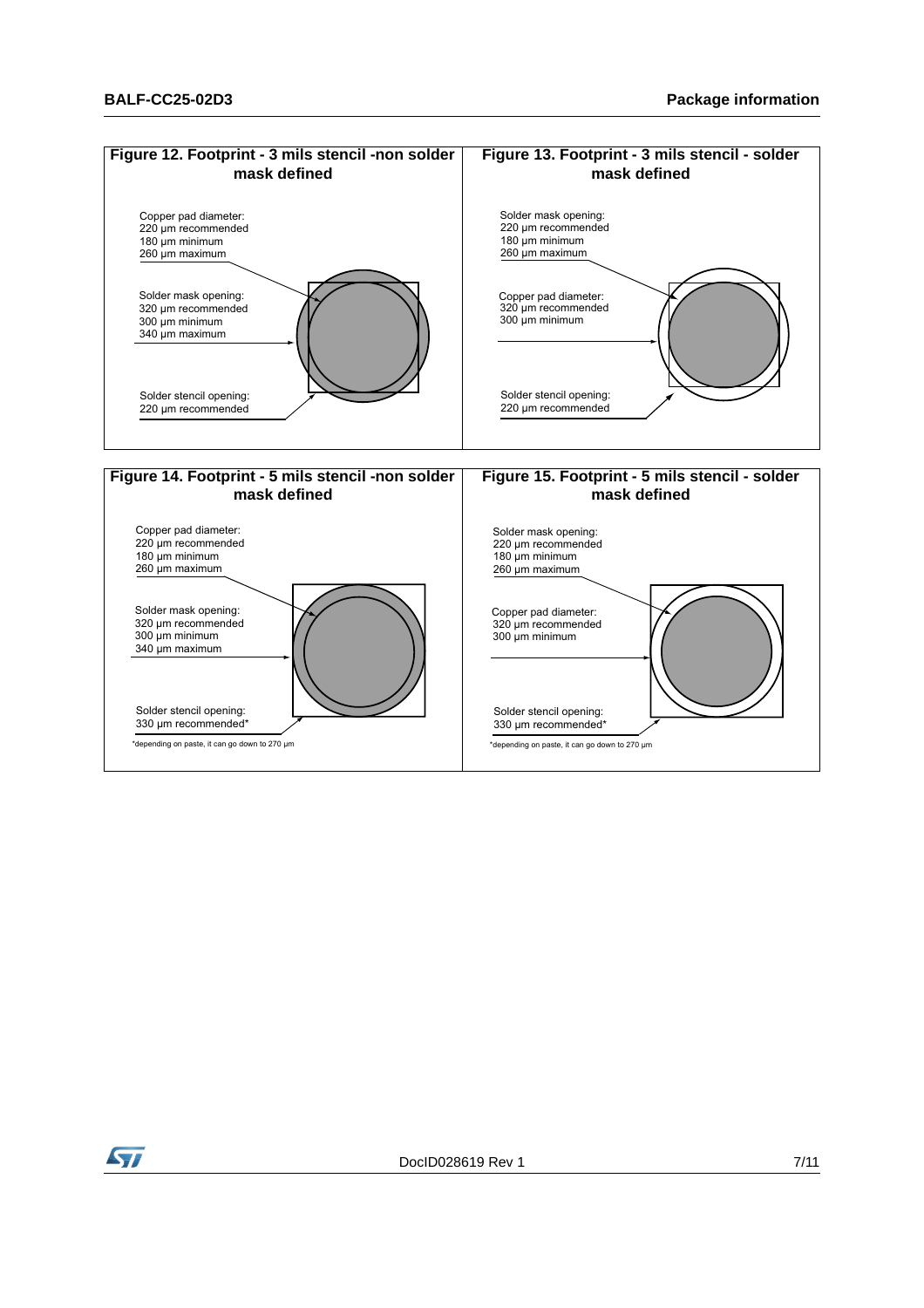

**Figure 16. PCB layout recommendation**

**Figure 17. Marking**



*Note: More information is available in the STMicroelectronics Application note: AN2348 Flip-Chip: "Package description and recommendations for use"*

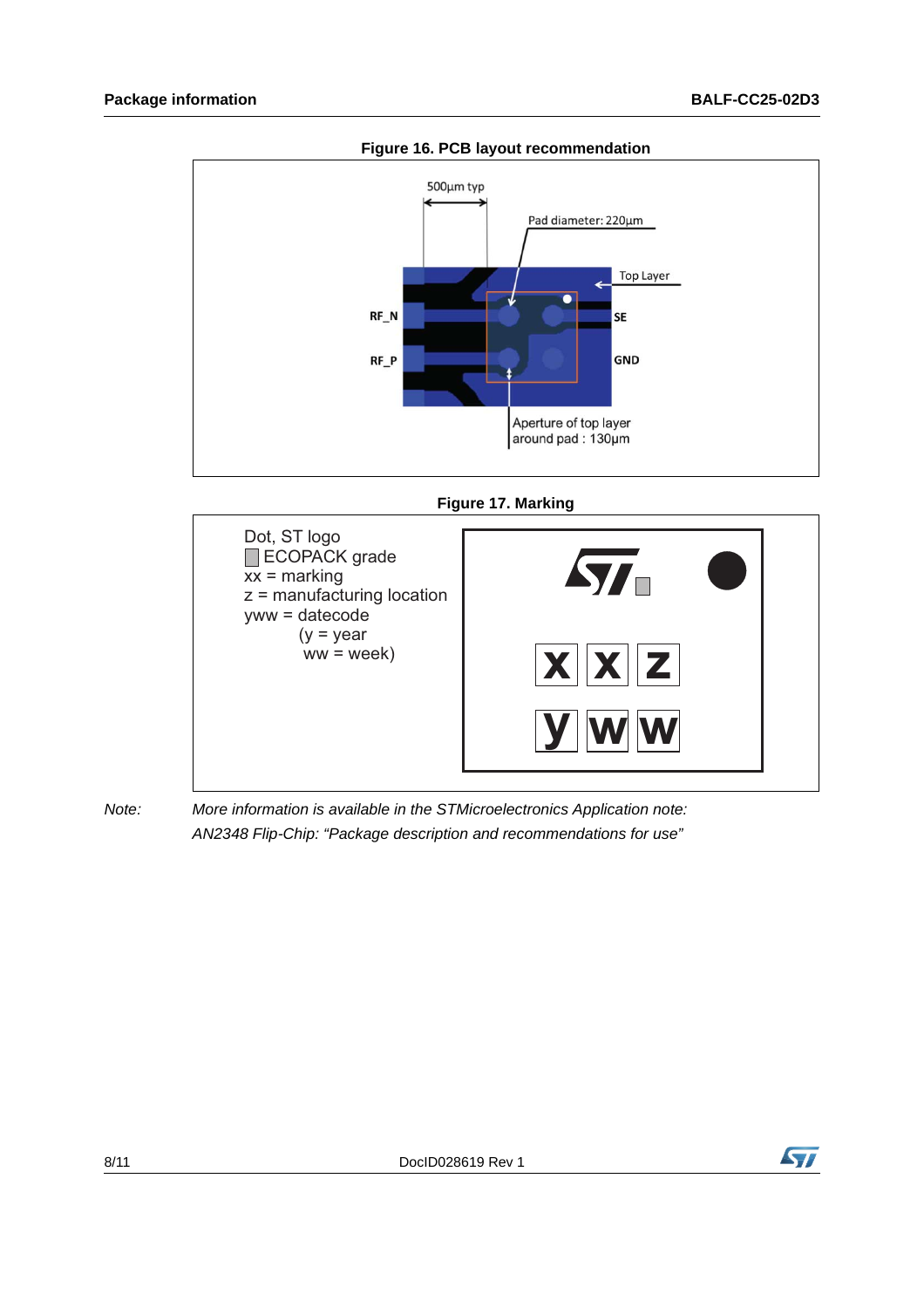

**Figure 18. Flip Chip tape and reel specifications**

*Note: More information is available in the application note:* AN2348: "Flip Chip: package description and recommendations for use"

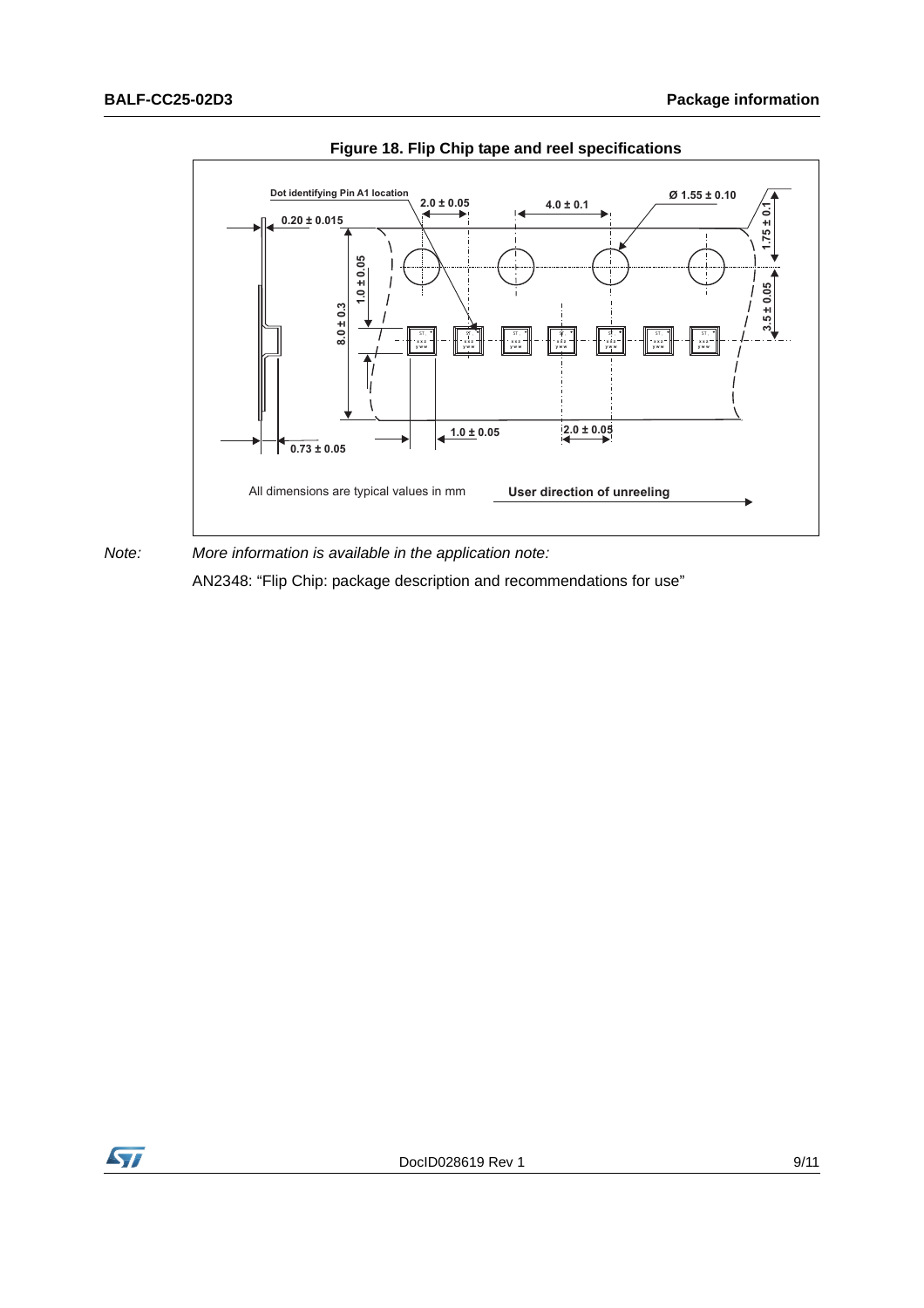## **3 Ordering information**

| Order code    | <b>Marking</b> | Package   | Weiaht            | <b>Base gtv</b> | Delivery mode      |
|---------------|----------------|-----------|-------------------|-----------------|--------------------|
| BAL-CC25-02D3 | TЕ             | Flip Chip | $1.07 \text{ ma}$ | 5000            | Tape and reel (7") |

## **4 Revision history**

| <b>Date</b> | <b>Revision</b> | <b>Changes</b>  |
|-------------|-----------------|-----------------|
| 17-Nov-2015 |                 | Initial release |